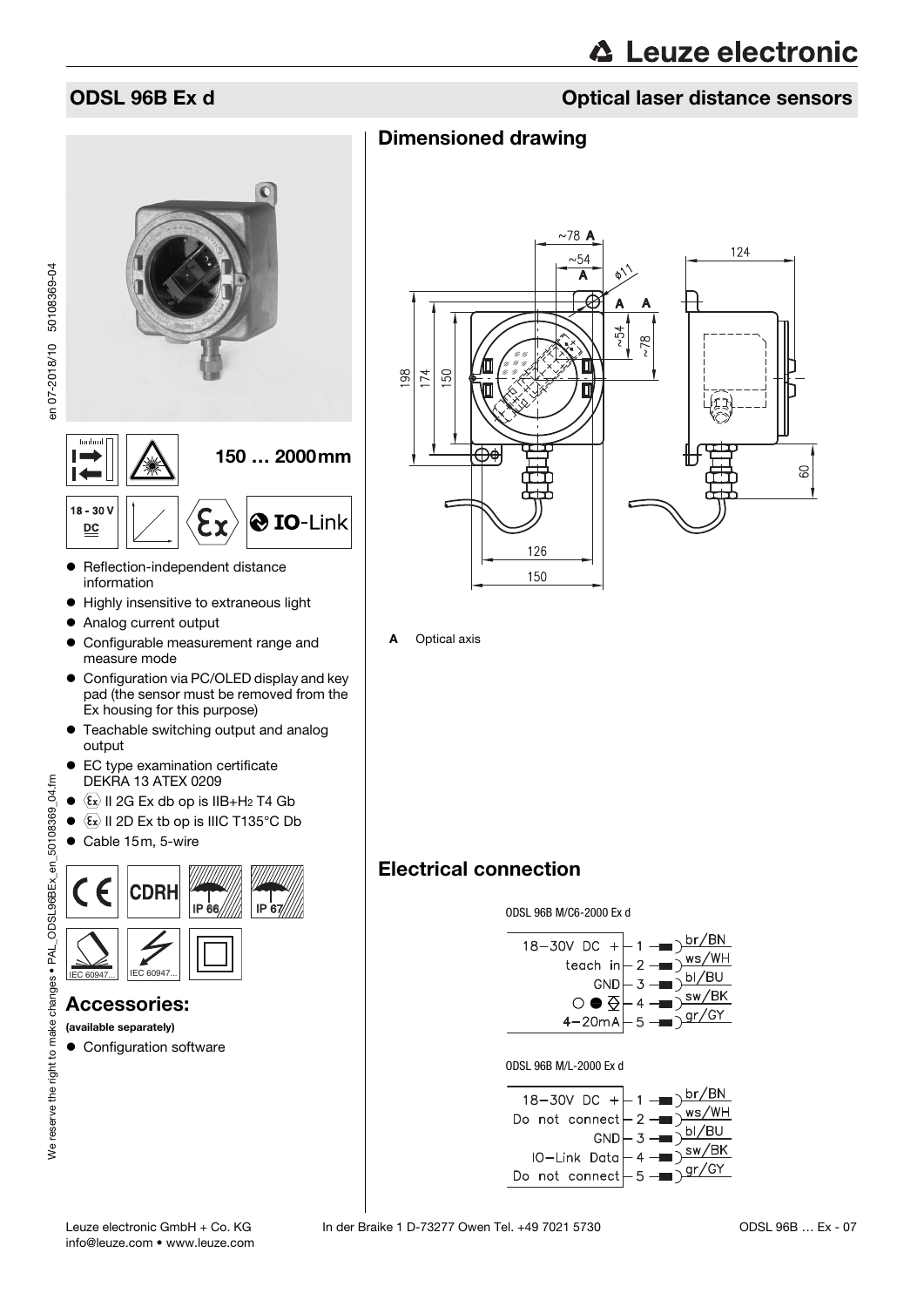# ODSL 96B Ex d

|                                                                                                                                                                                                                                                                                                                         |                                                                                                                                                                                             |                                                    | <b>Tables</b>                                                                                             |
|-------------------------------------------------------------------------------------------------------------------------------------------------------------------------------------------------------------------------------------------------------------------------------------------------------------------------|---------------------------------------------------------------------------------------------------------------------------------------------------------------------------------------------|----------------------------------------------------|-----------------------------------------------------------------------------------------------------------|
| <b>Specifications</b>                                                                                                                                                                                                                                                                                                   |                                                                                                                                                                                             |                                                    |                                                                                                           |
| <b>Optical data</b><br>Measurement range 1)<br>Resolution <sup>2)</sup><br>Light source<br>Laser class<br>Wavelength<br>Max. output power<br>Pulse duration<br>Light spot                                                                                                                                               | 150  2000mm<br>13mm<br>laser<br>2 in accordance with IEC 60825-1:2007<br>650 <sub>nm</sub><br>1.2 <sub>m</sub><br>22 <sub>ms</sub><br>divergent, 2x6mm <sup>2</sup> at 2m                   |                                                    |                                                                                                           |
| Error limits (relative to measurement distance)<br>Absolute measurement accuracy <sup>1)</sup><br>Repeatability 3)<br>B/W detection thresh. (6  90% rem.)<br>Temperature compensation<br>Timing                                                                                                                         | ± 1,5%<br>± 0.5%<br>$\leq 1\%$<br>Yes <sup>4</sup>                                                                                                                                          |                                                    |                                                                                                           |
| Measurement time<br>Response time <sup>1)</sup><br>Delay before start-up                                                                                                                                                                                                                                                | $15^{1}$ ms<br>$\leq 15$ ms<br>$\leq 300$ ms                                                                                                                                                |                                                    | <b>Diagrams</b>                                                                                           |
| Electrical data<br>Operating voltage $U_{\rm B}$<br>Residual ripple<br>Open-circuit current                                                                                                                                                                                                                             | 18  30 VDC (incl. residual ripple)<br>≤ 15% of U <sub>¤</sub><br>$\leq 150$ mA                                                                                                              |                                                    |                                                                                                           |
| Outputs ODSL 96B M/C6-2000 Ex d<br>Switching output<br>Signal voltage high/low<br>Analog output                                                                                                                                                                                                                         | push-pull switching output 5),<br>PNP light switching, NPN dark switching<br>≥ (U <sub>B</sub> -2 V)/≤ 2 V<br>voltage 1  10V, $R_1 \geq 2k\Omega$<br>current 4  20 mA, $R_L \le 500 \Omega$ |                                                    |                                                                                                           |
| Sensor operating mode ODSL 96B M/L-2000 Ex d<br>IO-Link<br><b>SIO</b>                                                                                                                                                                                                                                                   | COM2 (38.4 kBaud), Frame 2.2, Vers. 1.0,<br>min. cycle time 2.2ms<br>not supported                                                                                                          |                                                    |                                                                                                           |
| <b>Indicators</b><br>Green LED continuous light<br>flashing<br>off<br>Yellow LED continuous light<br>flashing<br>off                                                                                                                                                                                                    | <b>Teach-in on GND</b><br>ready<br>fault<br>no voltage<br>object inside teach-in measurement distance<br>object outside teach-in measurement distance                                       | Teach-in on $+U_{B}$<br>teach event<br>teach event |                                                                                                           |
| Mechanical data<br>Housing<br>Optics cover<br>Weight<br>Connection type                                                                                                                                                                                                                                                 | <b>Metal housing</b><br>diecast zinc<br>glass<br>3941g<br>Cable 15m, 5-wire                                                                                                                 |                                                    |                                                                                                           |
| Environmental data<br>Ambient temp. (operation/storage)<br>Protective circuit <sup>6)</sup><br>VDE safety class $7$<br>Protection class<br>Standards applied                                                                                                                                                            | -20°C … +50°C/-30°C … +70°C<br>1, 2, 3<br>II. all-insulated<br>IP 66, IP 67<br>IEC 60947-5-2                                                                                                |                                                    |                                                                                                           |
| <b>Explosion protection</b><br>Certification (CENELEC)                                                                                                                                                                                                                                                                  | $\langle \overline{\epsilon} \mathbf{x} \rangle$ II 2G Ex db op is IIB+H <sub>2</sub> T4 Gb<br>$\langle \overline{\epsilon} \mathbf{x} \rangle$ II 2D Ex tb op is IIIC T135°C Db            |                                                    |                                                                                                           |
| 1) Luminosity coefficient 6%  90%, complete measurement range, at 20°C, medium range of $U_R$ , measurement object<br>$\geq 50x50$ mm <sup>2</sup><br>2) Minimum and maximum value depend on measurement distance<br>3) Same object, identical environmental conditions, measurement object $\geq$ 50x50mm <sup>2</sup> |                                                                                                                                                                                             |                                                    | <b>Remarks</b>                                                                                            |
| 4) Typ. $\pm$ 0.02 %/K<br>5) The push-pull switching outputs must not be connected in parallel<br>6) 1=transient protection, 2=polarity reversal protection, 3=short circuit protection for all outputs<br>7) Rating voltage 250VAC, with cover closed                                                                  |                                                                                                                                                                                             |                                                    | Operate in accordan<br>intended use!<br>$\mathfrak{S}$ This product is not a sa<br>and is not intended as |

# Order guide

|                          | <b>Designation</b>      | Part no. |
|--------------------------|-------------------------|----------|
| Cable connection, 15m    |                         |          |
| Current output           | ODSL 96B M/C6-2000 Ex d | 50106735 |
| <b>10-Link interface</b> | ODSL 96B M/L-2000 Ex d  | 50136154 |

| Operate in accordance with<br>intended use! |
|---------------------------------------------|
|                                             |

- afety sensor<br>s personnel and is not intended as personnel<br>
y The product may only be put into<br>
operation by competent persons.<br>  $\&$  Only use the product in accor-<br>
dance with the intended use.
- 
- 
- $\bullet$  Measurement time depends on the reflectivity of the measurement object and on the measurement mode.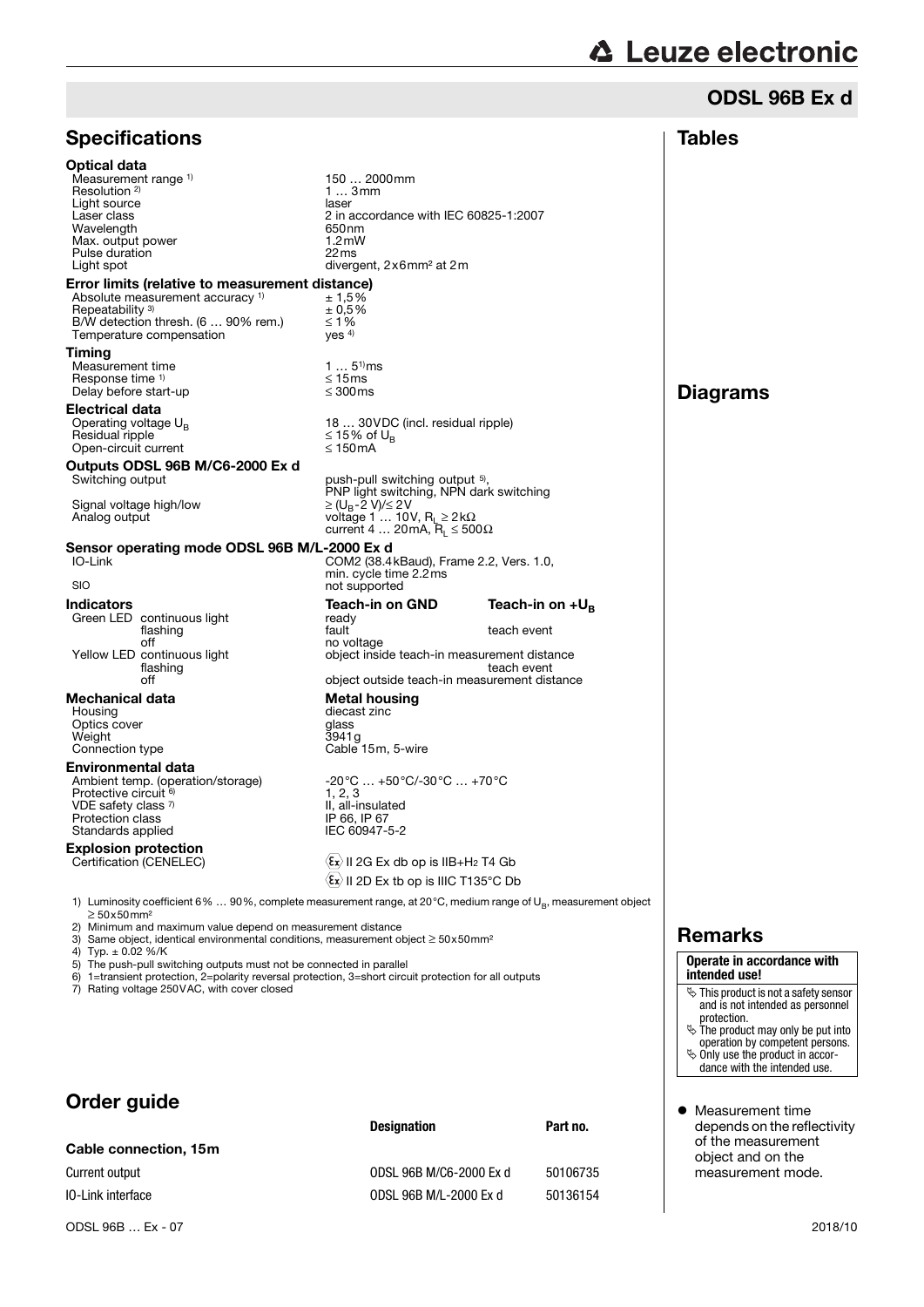# **△ Leuze electronic**

# **ODSL 96B Ex d** Optical laser distance sensors

# Laser safety notices

#### ATTENTION, LASER RADIATION – LASER CLASS 2

#### Never look directly into the beam!

The device satisfies the requirements of IEC 60825-1:2007 (EN 60825-1:2007) safety regulations for a product in laser class 2 as well as the U.S. 21 CFR 1040.10 regulations with deviations corresponding to "Laser Notice No. 50" from June 24th, 2007.

- $\%$  Never look directly into the laser beam or in the direction of reflecting laser beams!
- If you look into the beam path over a longer time period, there is a risk of injury to the retina.
- $\%$  Do not point the laser beam of the device at persons!
- $\%$  Intercept the laser beam with an opaque, non-reflective object if the laser beam is accidentally directed towards a person.
- When mounting and aligning the device, avoid reflections of the laser beam off reflective surfaces!
- CAUTION! Use of controls or adjustments or performance of procedures other than specified herein may result in hazardous light exposure.
- $\&$  Adhere to the applicable legal and local regulations regarding protection from laser beams.
- $\%$  The device must not be tampered with and must not be changed in any way.
- There are no user-serviceable parts inside the device.
	- Repairs must only be performed by Leuze electronic GmbH + Co. KG.

### **NOTICE**

#### Affix laser information and warning signs!

Laser information and warning signs are affixed to the device(see 1). In addition, self-adhesive laser information and warning signs (stick-on labels) are supplied in several languages (see 2).

- $\&$  Affix the laser information sheet with the language appropriate for the place of use to the device.
- When using the device in the US, use the stick-on label with the "Complies with 21 CFR 1040.10" notice.
- $\%$  Affix the laser information and warning signs near the device if no signs are attached to the device (e.g. because the device is too small) or if the attached laser information and warning signs are concealed due to the installation position.

Affix the laser information and warning signs so that they are legible without exposing the reader to the laser radiation of the device or other optical radiation.

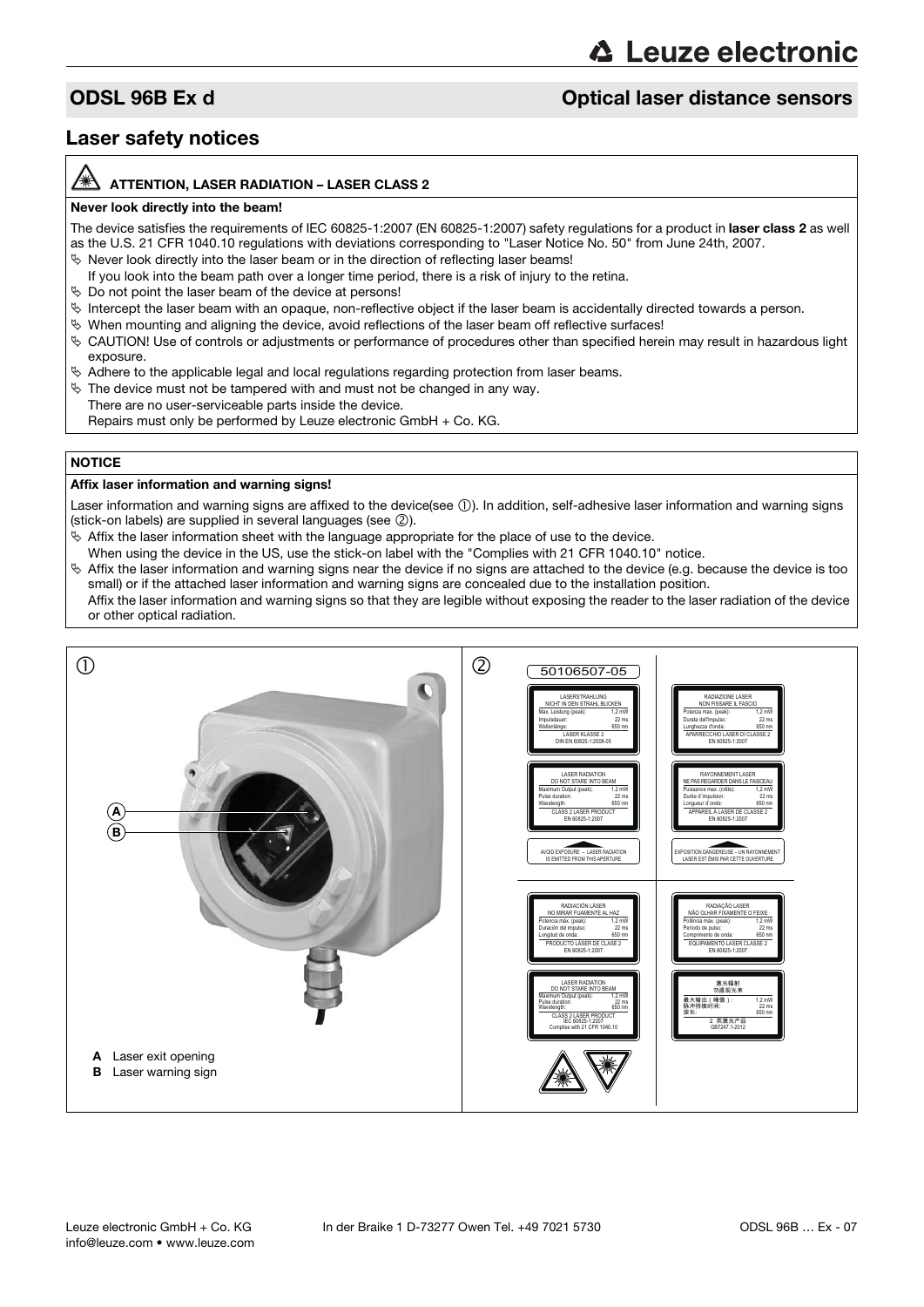# ODSL 96B Ex d

# Notices for the safe use of sensors in potentially explosive areas

#### Intended application range

The distance sensors of the ODSL 96B Ex d series, without making contact, detect objects which are located in or move through the light beam and measure the distance to these objects.

### **Validity**

The sensors have an encapsulated, pressure-proof housing and can be used in the following areas with these classifications:

| Device group | Device category | <b>Equipment protection</b><br>level | Zone    |
|--------------|-----------------|--------------------------------------|---------|
|              | ∠∪              | Gb                                   | Zone 1  |
|              |                 | Jb                                   | Zone 21 |



#### Attention!

- Check whether the equipment classification corresponds to the requirements of the application.
- The devices are not suited for the protection of persons and may not be used for emergency shutdown purposes.
- A safe operation is only possible if the equipment is used properly and for its intended purpose.
- Electrical equipment may endanger humans and (where applicable) animal health, and may threaten the safety of goods if used incorrectly or under unfavorable conditions in potentially explosive areas.
- The applicable national regulations (e.g. EN 60079-14) for the configuration and installation of explosion-proof systems must be observed.

#### Installation, Commissioning

# Attention!

Electrical equipment may endanger humans and (where applicable) animal health, and may threaten the safety of goods if used incorrectly and under unfavorable conditions in potentially explosive areas.

A safe operation in potentially explosive areas is only possible if the equipment is used properly and for its intended purpose.

The distance sensors of type ODSL 96B Ex d must only be installed and maintained by trained electricians.

When installing the sensors in Ex zones 1 and 21, the connection cable must be connected in a connection space with increased safety Ex e, or outside the Ex area.

The housing must be connected to the protective conductor system at the marked external connection terminal. For this purpose, always use a cable lug and make the connection as shown in the diagram. Fastening screw (A) is to be secured with a lock washer (B) to protect against loosening.

The respective applicable national regulations for the installation of electrical equipment in potentially explosive areas must be observed.



- A Screw M6
- **B** Lock washer
- **C** Washer<br>**D** Cable lu
- Cable lug

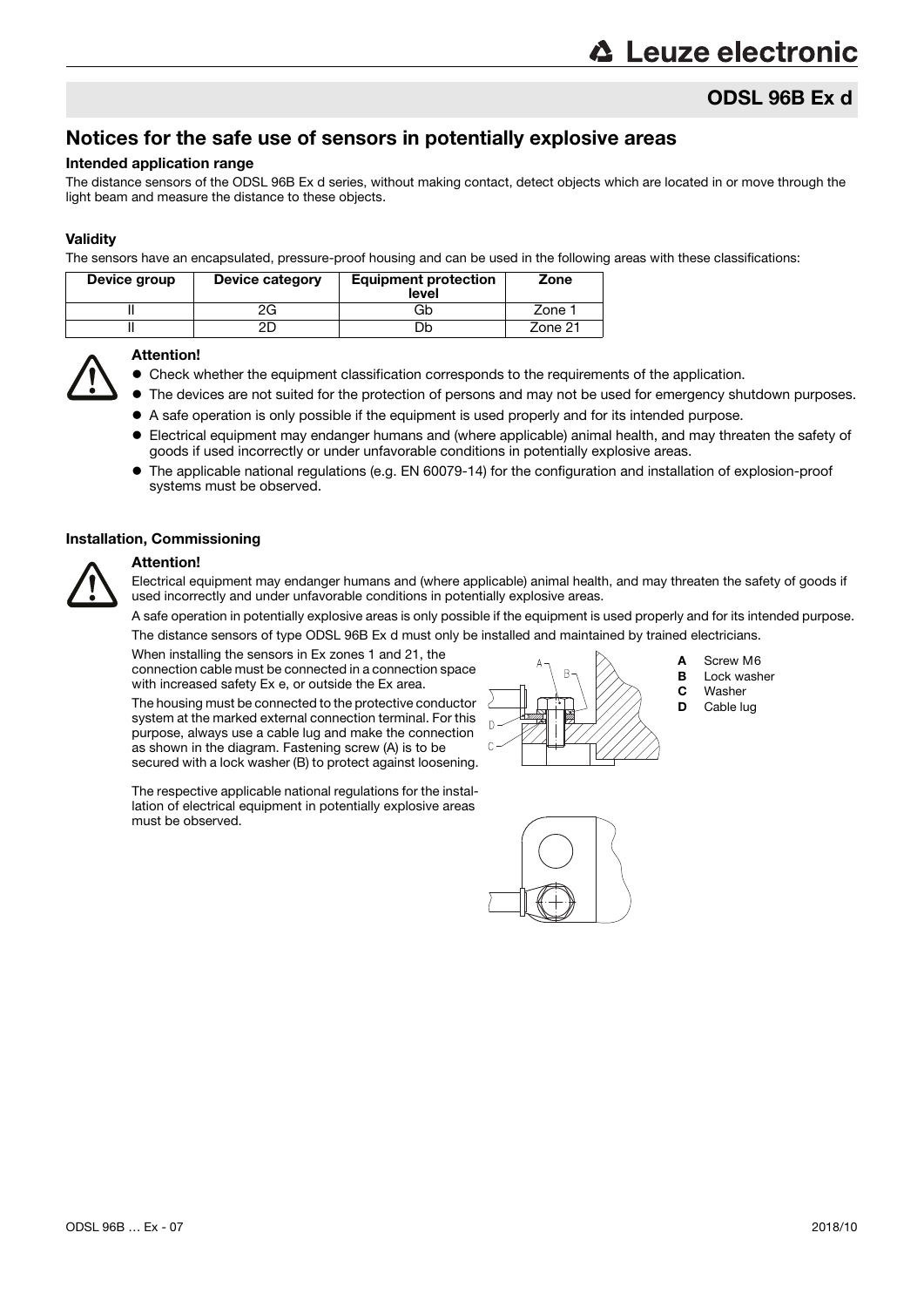# ODSL 96B Ex d Optical laser distance sensors

#### **Maintenance**

No changes may be made to the devices of type ODSL 96B Ex d for potentially explosive areas.

Repairs to the sensors may only be performed by persons trained for such work or by the manufacturer. Defective devices must be replaced immediately.

The housing must not be opened while the power is on! After switching off power, wait at least 10min. before opening the housing. Cyclical maintenance of the sensors is not necessary.

Depending on the environmental conditions, it may occasionally be necessary to clean the light-emission surfaces of the sensors. This cleaning must only be performed by persons trained for performing this task. A soft, damp cloth should be used for this purpose. Cleaning agents that contain solvents must not be used.

#### Chemical resistance

The sensors of type ODSL 96B Ex d demonstrate good resistance against many diluted acids and bases.

Exposure to organic solvents is possible only under certain circumstances and only for short periods of time.

Resistance to chemicals should be examined on a case by case basis.